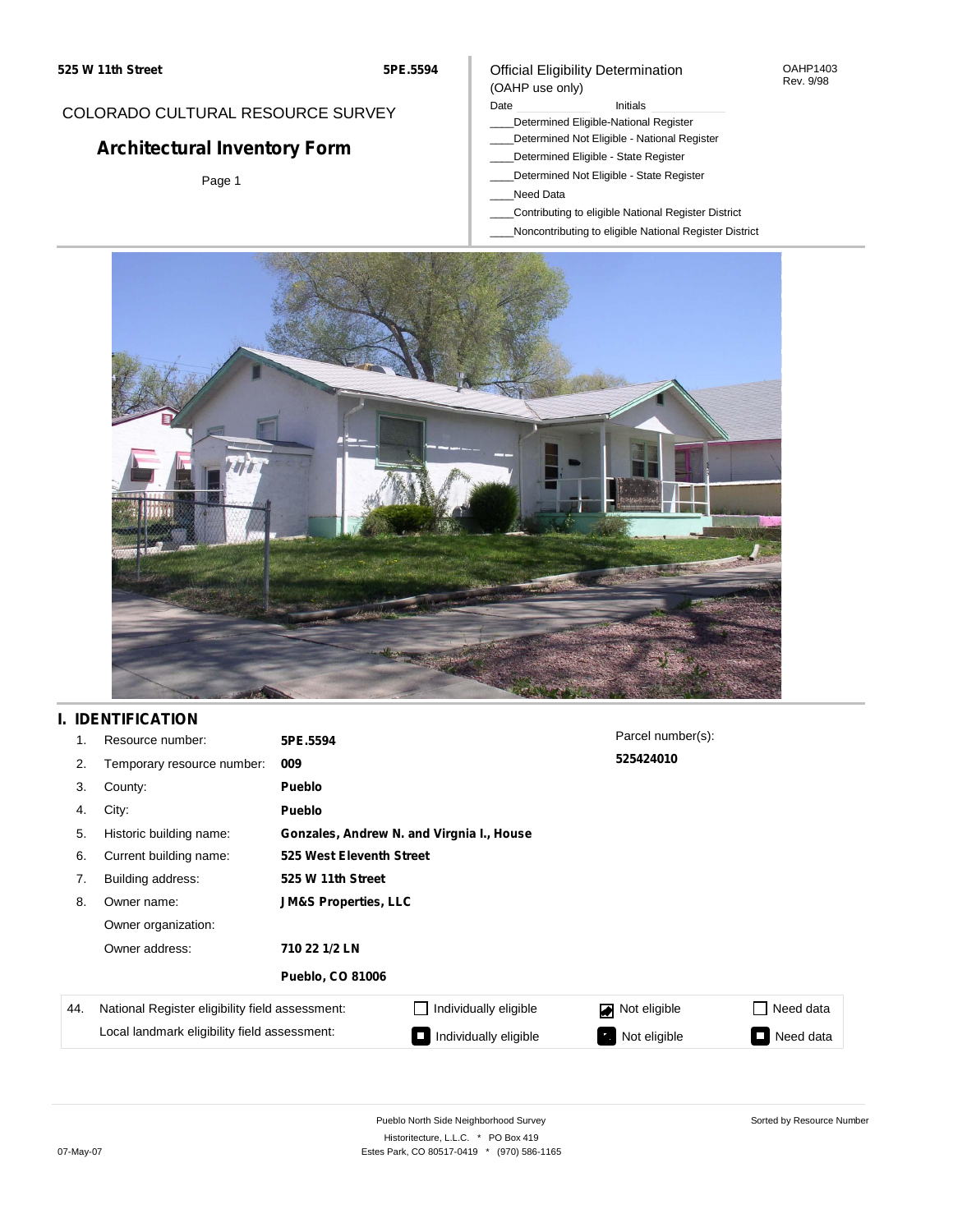Page 2

### **II. GEOGRAPHIC INFORMATION**

| 9. | P.M.                    |           | 6th |    |           | Township:              |    |                         | <b>20S</b>                  |    |      |           | 65W<br>Range:     |                                                                             |
|----|-------------------------|-----------|-----|----|-----------|------------------------|----|-------------------------|-----------------------------|----|------|-----------|-------------------|-----------------------------------------------------------------------------|
|    |                         | <b>SW</b> | 1/4 | of | <b>SW</b> | 1/4                    | of | NW                      | 1/4                         | of | - SE | 1/4       | of Section        | 25                                                                          |
|    | 10. UTM reference zone: |           |     |    | 13        |                        |    |                         |                             |    |      |           |                   |                                                                             |
|    | Easting:                |           |     |    |           | 533772                 |    |                         |                             |    |      | Northing: |                   | 4236440                                                                     |
|    | 11. USGS quad name:     |           |     |    |           |                        |    | <b>Northeast Pueblo</b> |                             |    |      | Scale:    |                   | 7.5                                                                         |
|    | Year:                   |           |     |    |           | 1974)                  |    |                         | 1961 (Photorevised 1970 and |    |      |           |                   |                                                                             |
|    | 12. $Lot(s)$ :          |           |     |    | 36        |                        |    |                         |                             |    |      |           |                   | South Half of Lot 9 and the West 24 feet of the South half of Lot 10; Block |
|    | Addition:               |           |     |    |           | <b>County Addition</b> |    |                         |                             |    |      |           | Year of addition: | 1869                                                                        |

13. Boundary description and justification:

□

The boundary, as described above, contains but does not exceed the land historically associated with this property.

Metes and bounds exist:

### **III. ARCHITECTURAL DESCRIPTION**

| 14. | Building plan (footprint, shape):<br>Other building plan descriptions: | L-Shaped Plan                        |                       |
|-----|------------------------------------------------------------------------|--------------------------------------|-----------------------|
| 15. | Dimensions in feet (length x width):                                   | 972 square feet                      |                       |
| 16. | Number of stories:                                                     | 1                                    |                       |
| 17. | Primary external wall material(s):                                     | <b>Stucco</b>                        | Other wall materials: |
|     |                                                                        |                                      |                       |
| 18. | Roof configuration:                                                    | <b>Gabled Roof/Cross Gabled Roof</b> |                       |
|     | Other roof configurations:                                             |                                      |                       |
| 19. | Primary external roof material:                                        | <b>Asphalt Roof/Composition Roof</b> |                       |
|     | Other roof materials:                                                  |                                      |                       |
| 20. | Special features:                                                      | Fence                                |                       |
|     |                                                                        | <b>Car Port</b>                      |                       |
|     |                                                                        | Porch                                |                       |

21. General architectural description:

Oriented to the south, this house rests on a blue-green-painted, concrete foundation, partially covered in stucco. White-painted stucco covers the exterior walls. Windows are generally 1-over-1-light, double-hung sash, with white-painted wood frames, and white, aluminum-frame storm windows. All have blue-green-painted, wood frames. A single-light picture window pierces the west end of the front (south) elevation. A pair of narrow, 1-beside-1-light, sliding-sash windows pierces either end of the east elevation. A front-gabled porch protrudes from the east half of the front (south) elevation. The porch has simple, square, whitepainted, wood supports and a railing comprised of 2-by-4-inch boards. Four concrete steps provide access to the porch from the east. The front (south) doorway opens in the center of the elevation. It is a wood slab door, opening behind a white, aluminum-frame storm door. A car port is attached to the east elevation. The shed-roofed structure consists of metal supports and a corrugated metal roof. A small, front-gabled structure protrudes from the south end of the west elevation, covering a stairwell to the basement. This structure appears to be constructed of adobe bricks, covered in white-painted stucco. Round, wood vigas appear beneath the eaves. Dominating the west elevation of this structure is a 3-panel, 3-light, glass-in-wood-frame door, painted white. A 3-panel, 1-light, glass-in-wood-frame door, painted blue-green, opens on the west end of the rear (north) elevation. A white, aluminum-frame storm door protects it. This doorway provides access to a partially covered, concrete patio behind the house. The shed-roof structure consists of black, wrought-iron supports and rafters, and corrugated, translucent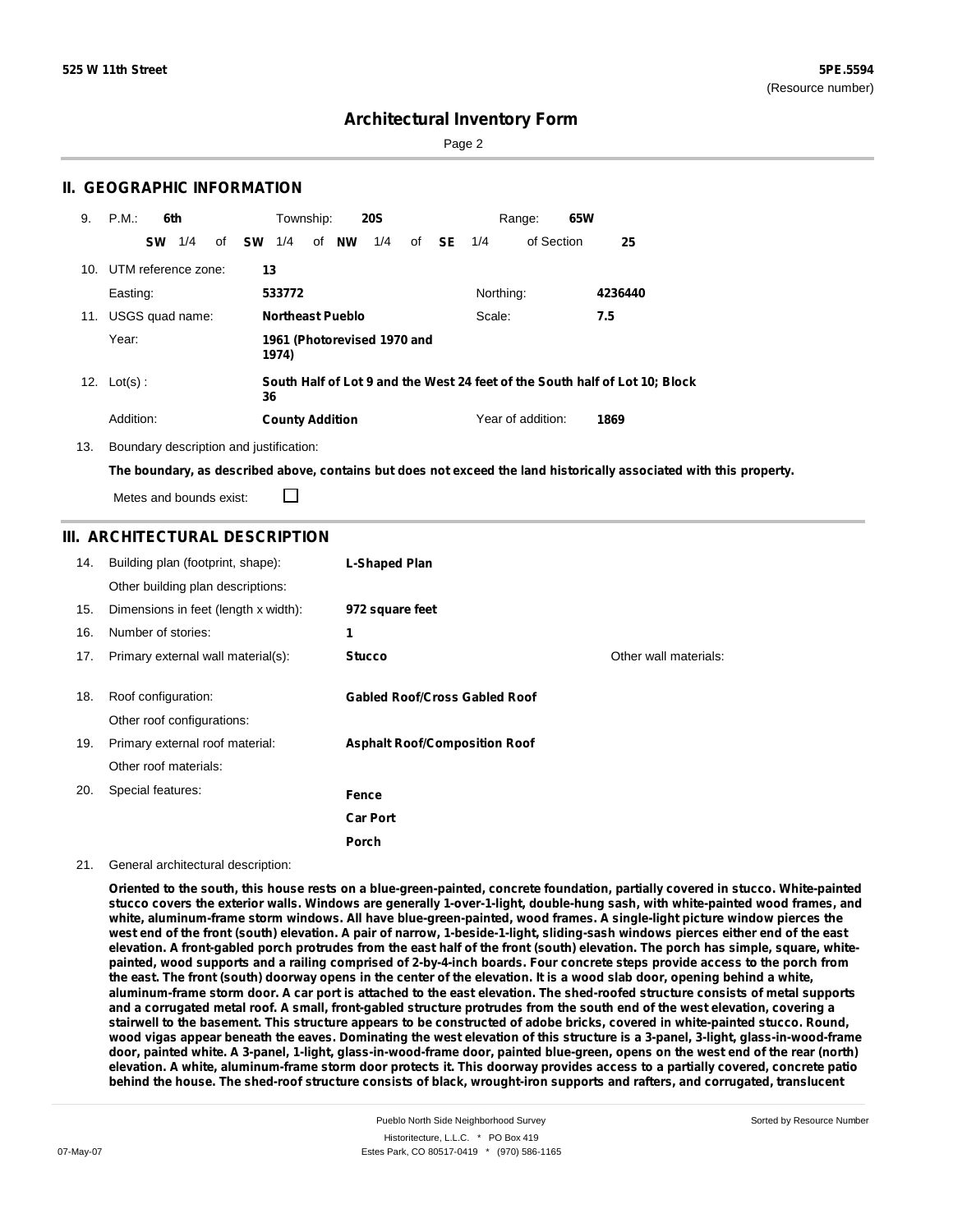Sorted by Resource Number

## **Architectural Inventory Form**

Page 3

fiberglass panels. Gray asphalt shingles cover all roof surfaces, and the rafter ends are exposed but capped with a blue-greenpainted, wood fascia board. An evaporative cooler unit protrudes from the north-facing slope of the roof. Metal, louvered attic **vents pierce the gables.**

22. Architectural style: **No Style**

Other architectural styles:

Building type:

**Ranch Type**

23. Landscape or special setting features:

This property is located on terrain sloping downward from north to south, with an elevation of around 4,700 feet above mean sea level. The neighborhood features modest, one- and two-story houses. A grass strip, generally planted with large cottonwood or elm trees, separates the sidewalk from the street. In front of this house, however, gravel covers the strip. This property is located on the northeast corner of West 11th and Elizabeth streets. A planted grass yard, with mature landscaping, surrounds the building, and a chain-link fence flanks the west side of the lot. A concrete wall protects the northwest corner of **the patio, and a planter of the same construction is attached to the front porch.**

24. Associated buildings, features or objects:

| 1: Type:  | Shed                                                                                                                                                                                                                                                                                                                                                                                               |
|-----------|----------------------------------------------------------------------------------------------------------------------------------------------------------------------------------------------------------------------------------------------------------------------------------------------------------------------------------------------------------------------------------------------------|
| Describe: | A standard kit-built or modular shed is located northeast of the house. Oriented to the west.<br>the structure appears to lack a permanent foundation. The walls consist of white-painted sheet<br>metal. A pair of sliding, sheet metal doors, featuring a faux, X-shaped brace pattern, dominate<br>the front (west) elevation. The front-gambreled roof consists of white-painted metal sheets. |

### **IV. ARCHITECTURAL HISTORY**

| 25. | Date of Construction:             | Estimate:                                                                                                                  | Actual: | 1950 |  |
|-----|-----------------------------------|----------------------------------------------------------------------------------------------------------------------------|---------|------|--|
|     | Source of Information:            | Pueblo County Office of Tax Assessor. Property information card [internet].                                                |         |      |  |
| 26. | Architect:                        | n/a                                                                                                                        |         |      |  |
|     | Source of information:            |                                                                                                                            |         |      |  |
| 27. | Builder:                          | unknown                                                                                                                    |         |      |  |
|     | Source of information:            |                                                                                                                            |         |      |  |
| 28. | Original Owner:                   | Andrew N. and Virginia I. Gonzales                                                                                         |         |      |  |
|     | Source of information:            |                                                                                                                            |         |      |  |
| 29. | Construction history:             |                                                                                                                            |         |      |  |
|     | since that time.                  | According to Pueblo County Tax Assessor records, this house was constructed in 1950. It has not been significantly altered |         |      |  |
| 30. | Location:<br>original             | Date of move(s):                                                                                                           |         |      |  |
|     | <b>V. HISTORICAL ASSOCIATIONS</b> |                                                                                                                            |         |      |  |

#### 31. Original use(s): **Single Dwelling**

| 32. | Intermediate use(s): | <b>Single Dwelling</b> |
|-----|----------------------|------------------------|
|     | 33. Current use(s):  | <b>Single Dwelling</b> |
|     | 34. Site type(s):    | residence              |

35. Historical background:

This house was constructed on a vacant lot in 1950, and its first residents were Andrew N. and Virginia I. Gonzales. They resided here through the 1970s. In 1985, Geraldine Carrigan purchased the property, selling it to James Sena in 2000. JM&S **Properties, L.L.C., the current owners, purchased the property in 2002 and operate it as a rental unit.**

Sources of information: 36.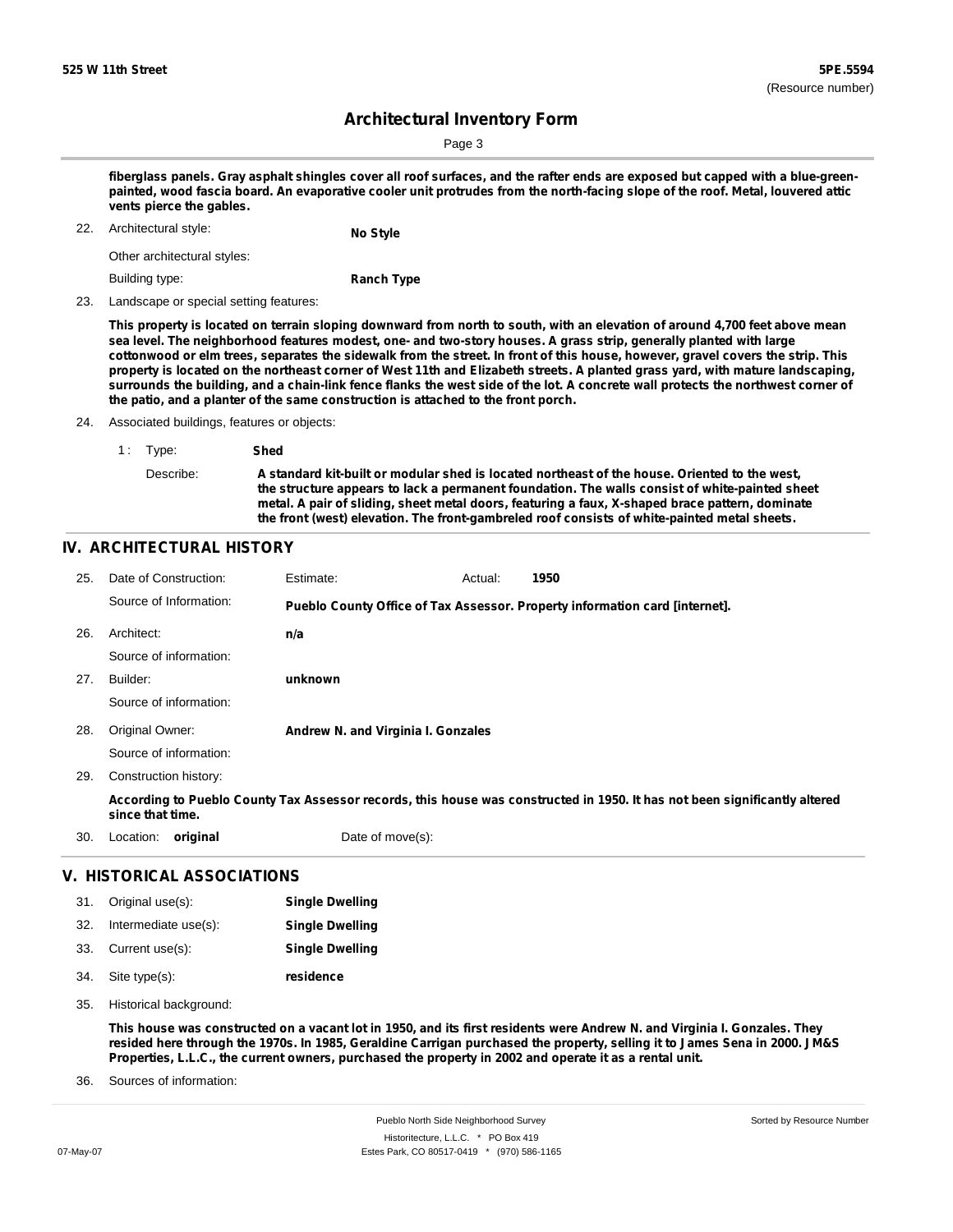Page 4

**Pueblo City Directory. Pueblo, Co.; Salt Lake City; Kansas City, Mo.; and others: R.L. Polk & Co, consulted 1886 through 2003.**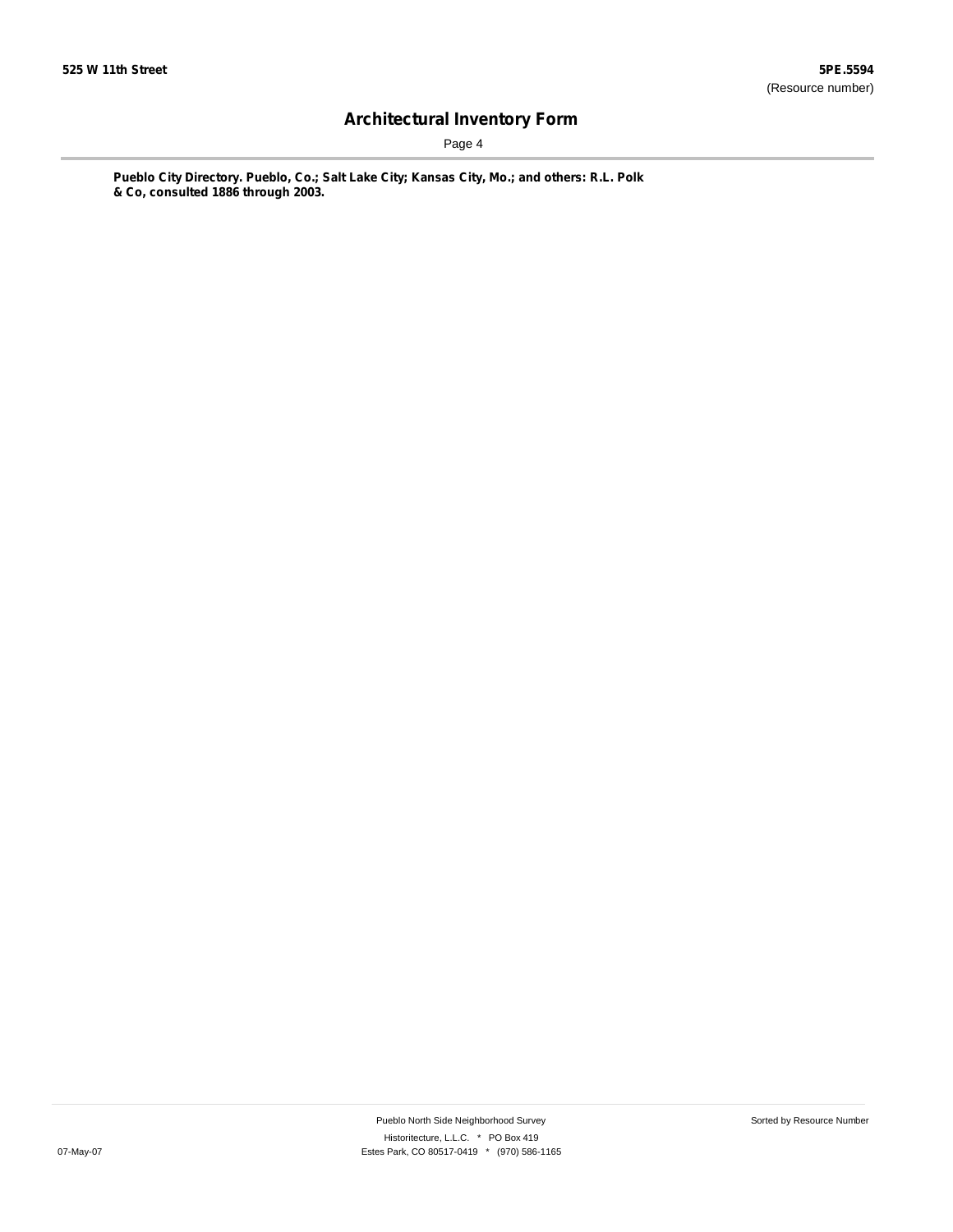Sorted by Resource Number

# **Architectural Inventory Form**

Page 5

|     | <b>VI. SIGNIFICANCE</b>                                                                                                                                                                                                                 |
|-----|-----------------------------------------------------------------------------------------------------------------------------------------------------------------------------------------------------------------------------------------|
| 37. | Local landmark designation:<br>Yes $\Box$<br>No.                                                                                                                                                                                        |
|     | Designation authority:                                                                                                                                                                                                                  |
|     | Date of designation:                                                                                                                                                                                                                    |
| 38. | Applicable National Register criteria:                                                                                                                                                                                                  |
|     | A. Associated with events that have made a significant contribution to the broad pattern of our history.                                                                                                                                |
|     | B. Associated with the lives of persons significant in our past.<br>ΙI                                                                                                                                                                  |
|     | C. Embodies the distinctive characteristics of a type, period, or method of construction, or represents the work<br>ΙI<br>of a master, or that possess high artistic values, or represents a significant and distinguished entity whose |
|     | components may lack individual distinction.<br>D. Has yielded, or may be likely to yield, information important in history or prehistory.                                                                                               |
|     | Qualifies under Criteria Considerations A through G (see manual).                                                                                                                                                                       |
|     | Does not meet any of the above National Register criteria.<br>O                                                                                                                                                                         |
|     | <b>Pueblo Standards for Designation:</b>                                                                                                                                                                                                |
|     | <u>1a. History</u>                                                                                                                                                                                                                      |
|     | Have direct association with the historical development of the city, state, or nation; or<br>$\mathbf{r}_\perp$                                                                                                                         |
|     | 1b. History                                                                                                                                                                                                                             |
|     | Be the site of a significant historic event; or<br>$\overline{\phantom{a}}$                                                                                                                                                             |
|     | 1c. History                                                                                                                                                                                                                             |
|     | Have direct and substantial association with a person or group of persons who had influence on society.<br>$\sim$                                                                                                                       |
|     | 2a. Architecture                                                                                                                                                                                                                        |
|     | Embody distinguishing characteristics of an architectural style or type; or<br>$\overline{\phantom{a}}$                                                                                                                                 |
|     | 2b. Architecture                                                                                                                                                                                                                        |
|     | Be a significant example of the work of a recognized architect or master builder, or<br>$\Box$                                                                                                                                          |
|     | 2c. Architecture                                                                                                                                                                                                                        |
|     | Contain elements of architectural design, engineering, materials, craftsmanship, or artistic merit which represent a<br>О<br>significant or influential innovation;                                                                     |
|     | 2d. Architecture                                                                                                                                                                                                                        |
|     | Portray the environment of a group of people or physical development of an area of the city in an era of history<br>$\Box$<br>characterized by a distinctive architectural style.                                                       |
|     | 3a. Geography                                                                                                                                                                                                                           |
|     | Have a prominent location or be an established, familiar, and orienting visual feature of the contemporary city, or<br>П                                                                                                                |
|     | 3b. Geography                                                                                                                                                                                                                           |
|     | Promote understanding and appreciation of Pueblo's environment by means of distinctive physical characteristics<br>$\sim$<br>or rarity; or                                                                                              |
|     | 3c. Geography<br>Make a special contribution to Pueblo's distinctive character.<br>$\Box$                                                                                                                                               |
|     | Not Applicable                                                                                                                                                                                                                          |
|     | Does not meet any of the above Pueblo landmark criteria.<br>$\overline{\phantom{a}}$                                                                                                                                                    |
| 39. | Area(s) of Significance:<br><b>Not Applicable</b>                                                                                                                                                                                       |
| 40. | Period of Significance:<br>n/a                                                                                                                                                                                                          |
| 41. | National:<br>Level of significance:<br>State<br>Local                                                                                                                                                                                   |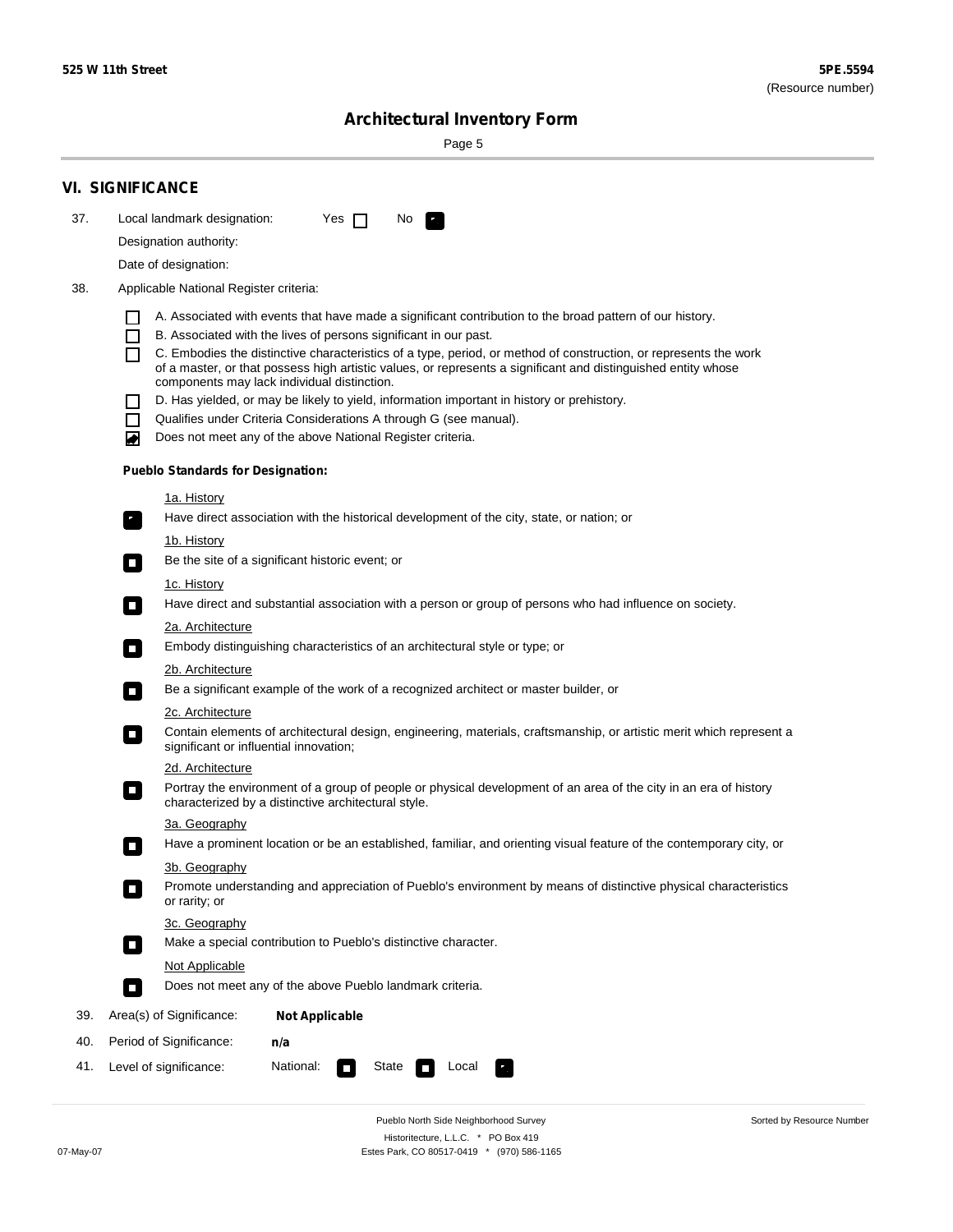Page 6

#### 42. Statement of significance:

Constructed in 1950, this dwelling at 525 West 11th Street is historically significant under Pueblo Local Landmark criterion 1A for its association with the maturation of Pueblo's North Side Neighborhood. It represents the post-World War II period of **development when ranch homes and automobile-friendly commercial buildings were constructed here. However, the levels** of architectural and historical significance, combined with physical integrity, are not to the extent that this property would qualify for individual listing in the National Register of Historic Places, the Colorado State Register of Historic Properties, or as a City of Pueblo landmark. Nonetheless, it should be considered a contributing resource within any potential historic **district.**

43. Assessment of historic physical integrity related to significance:

This property exhibits a moderately high level of physical integrity relative to the seven aspects of integrity as defined by the National Park Service and the Colorado Historical Society: location, setting, design, materials, workmanship, feeling, and **association. Only a few windows and doors have been replaced.**

### **VII. NATIONAL REGISTER ELIGIBILITY ASSESSMENT**

| 44. |                                                                                                                                                                                                                                                                                                                                                       | National Register eligibility field assessment: |     |  |                   | $\Box$ Individually eligible | Not eligible | $\Box$ Need data |
|-----|-------------------------------------------------------------------------------------------------------------------------------------------------------------------------------------------------------------------------------------------------------------------------------------------------------------------------------------------------------|-------------------------------------------------|-----|--|-------------------|------------------------------|--------------|------------------|
|     |                                                                                                                                                                                                                                                                                                                                                       | Local landmark eligibility field assessment:    |     |  |                   | $\Box$ Individually eligible | Not eligible | Need data        |
| 45. |                                                                                                                                                                                                                                                                                                                                                       | Is there National Register district potential?  | Yes |  | No $\blacksquare$ |                              |              |                  |
|     | Discuss:<br>Pueblo's North Side Neighborhood represents the evolution of the city's professional middle and upper<br>classes. Its diversity of architectural styles and forms directly represents the city's changing economic and<br>cultural climates. As well, the neighborhood is distinctive because it appears to have evolved independently of |                                                 |     |  |                   |                              |              |                  |

Yes Yes No

No FFI N/A

N/A

**the area's dominant industry, steel manufacturing.**

If there is National Register district potential, is this building contributing:

46. If the building is in existing National Register district, is it contributing:

### **VIII. RECORDING INFORMATION**

| 47. | Photograph numbers): | <b>CD-ROM Photo Disc: North Side Photos</b><br>File Name(s): 11thstw525                                                       |
|-----|----------------------|-------------------------------------------------------------------------------------------------------------------------------|
|     | Negatives filed at:  | <b>Special Collections</b><br><b>Robert Hoag Rawlings Public Library</b><br>100 East Abriendo Avenue<br>Pueblo, CO 81004-4290 |
| 48. | Report title:        | <b>Pueblo North Side Neighborhood Survey</b>                                                                                  |
| 49. | $Date(s)$ :          | 04/19/05                                                                                                                      |
| 50. | Recorder(s):         | <b>Adam Thomas</b>                                                                                                            |
| 51. | Organization:        | Historitecture, L.L.C.                                                                                                        |
| 52. | Address:             | <b>PO Box 419</b>                                                                                                             |
|     |                      | Estes Park, CO 80517-0419                                                                                                     |
| 53. | Phone number(s):     | (970) 586-1165                                                                                                                |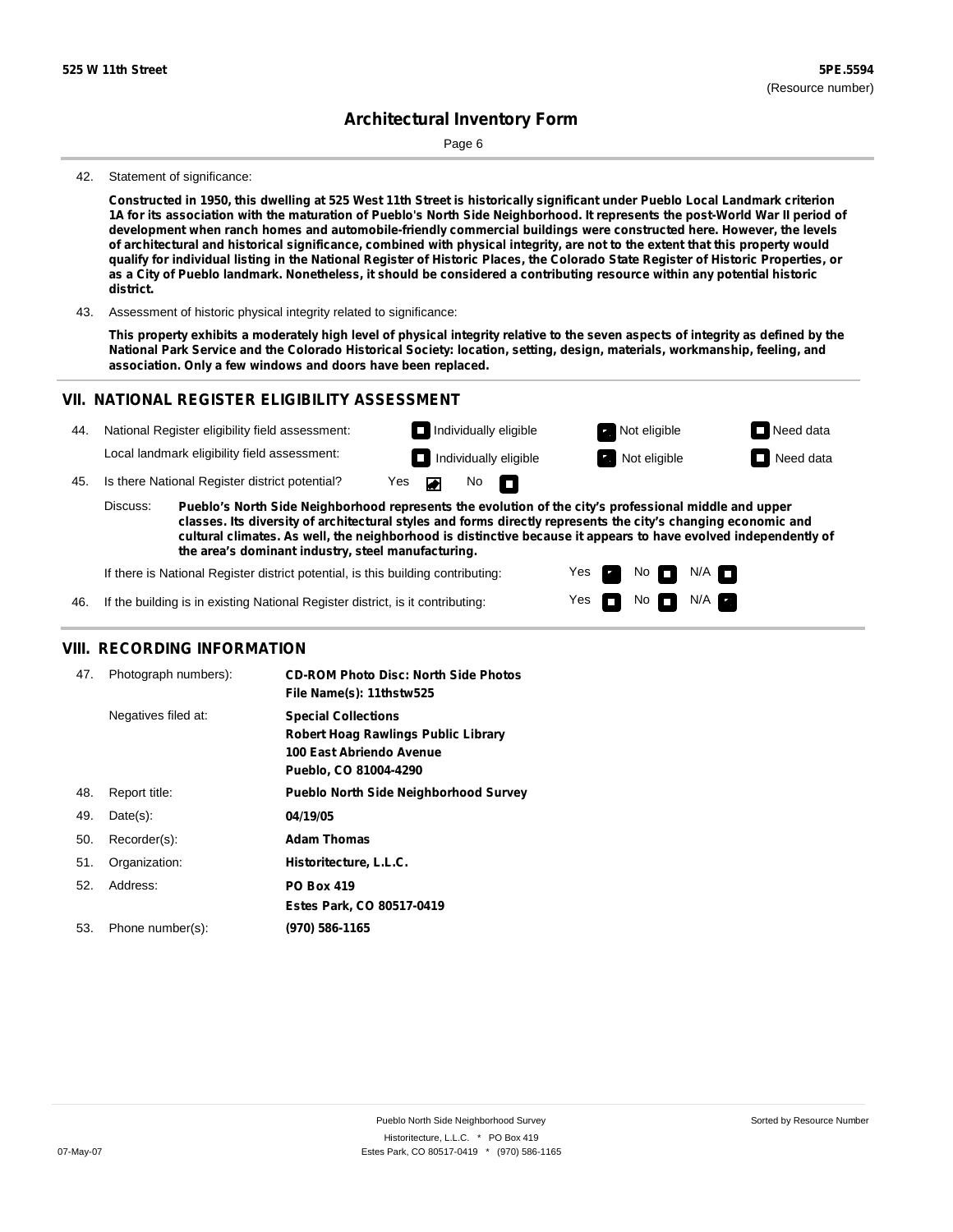Page 7